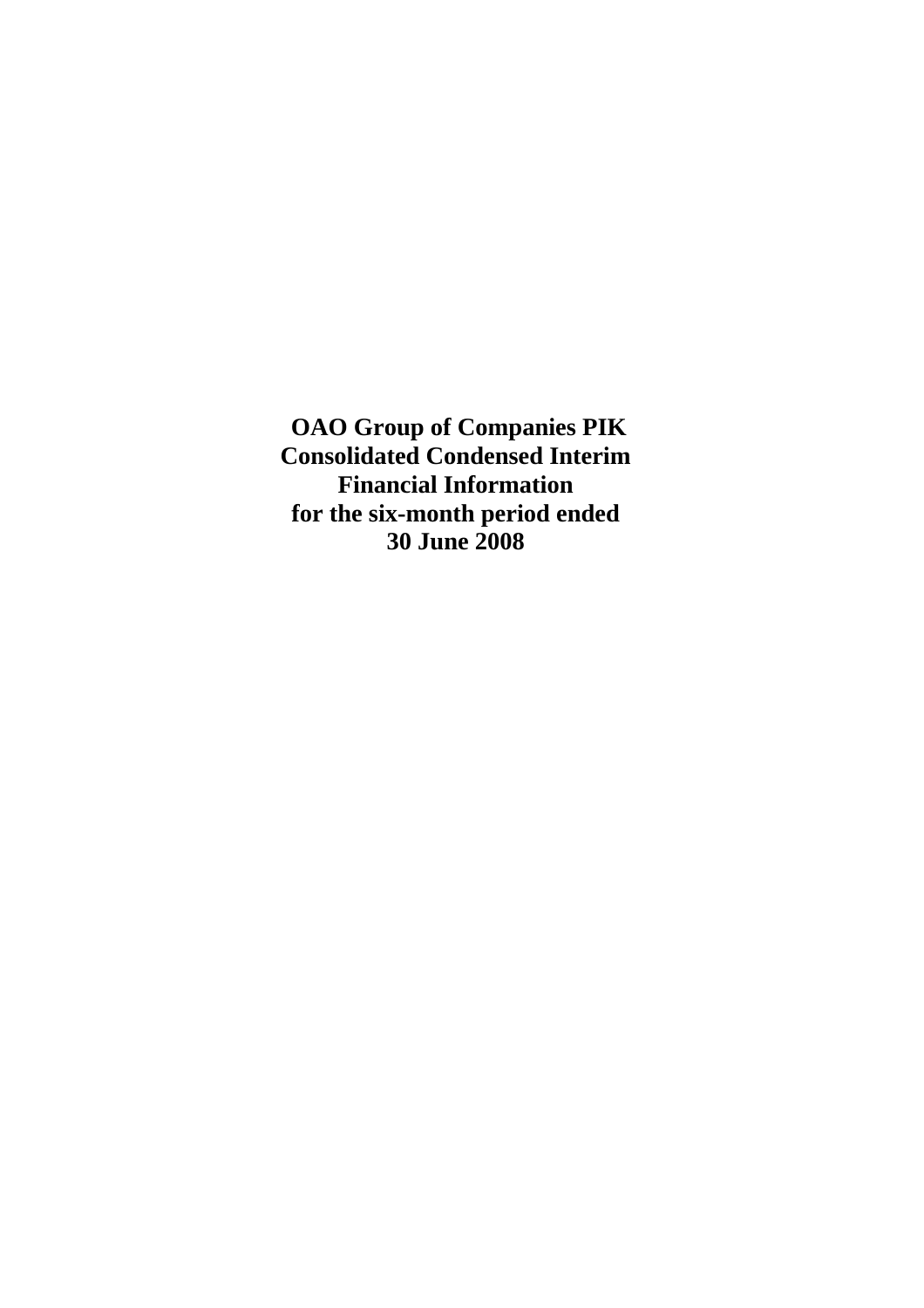# **Contents**

| <b>Independent Auditors' Report</b>                                                              |               |
|--------------------------------------------------------------------------------------------------|---------------|
| <b>Consolidated Condensed Interim Income Statement</b>                                           | 4             |
| <b>Consolidated Condensed Interim Balance Sheet</b>                                              | $\mathcal{F}$ |
| <b>Consolidated Condensed Interim Statement of Cash Flows</b>                                    | 6             |
| Consolidated Condensed Interim Statement of Changes in Equity                                    |               |
| Selected Explanatory Notes to the<br><b>Consolidated Condensed Interim Financial Information</b> |               |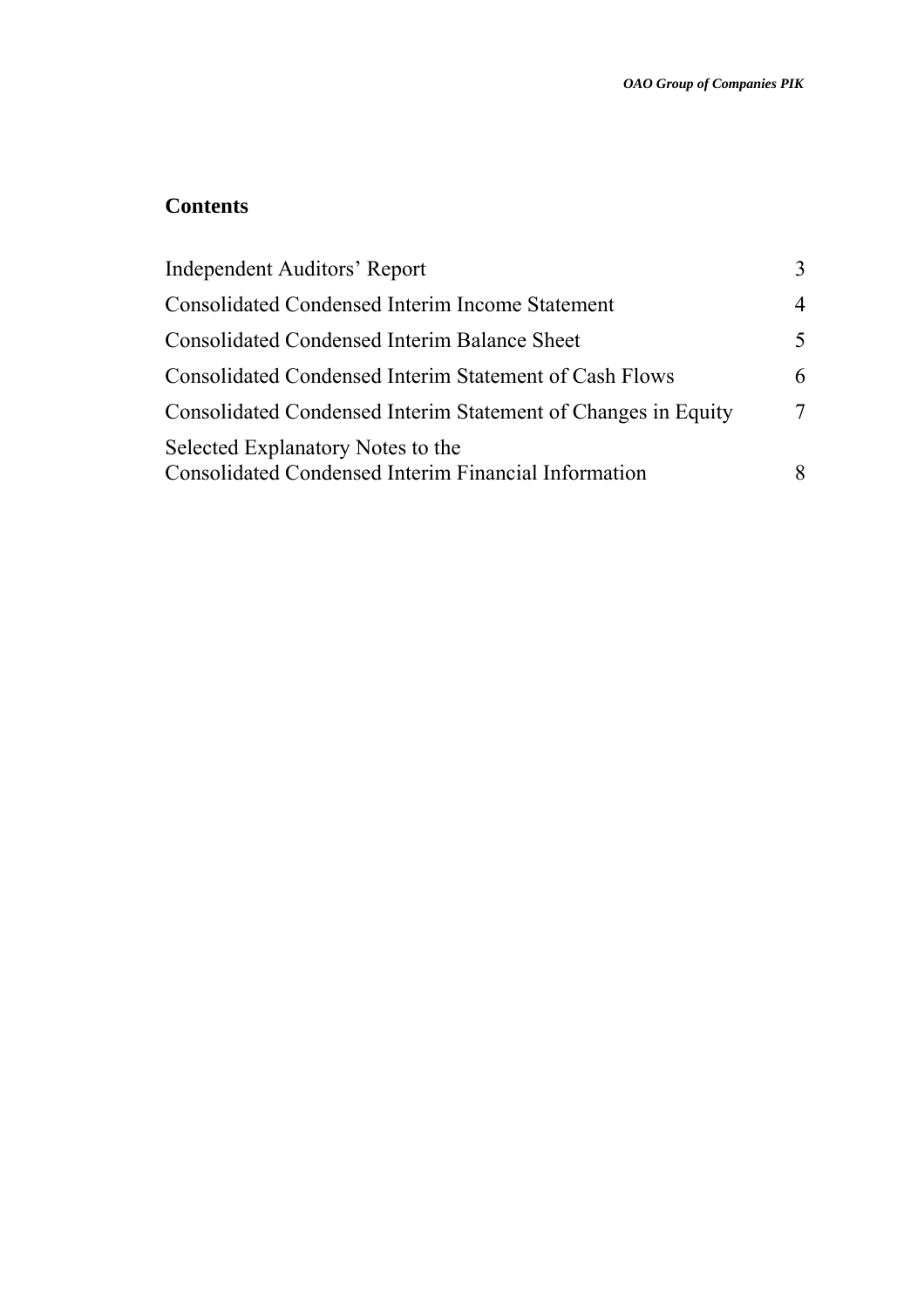

**ZAO KPMG**  Naberezhnaya Tower Complex, Block C 18 Krasnopresnenskaya Naberezhnaya Moscow 123317 Russia

Telephone +7 (495) 937 4477 Fax +7 (495) 937 4400/99 Internet www.kpmg.ru

### **Independent Auditors' Report**

Board of Directors OAO Group of Companies PIK

### **Report on Review of the Interim Financial Information**

### *Introduction*

We have reviewed the accompanying consolidated interim condensed balance sheet of OAO Group of Companies PIK (the "Company") and its subsidiaries (the "Group") as at 30 June 2008, and the related consolidated interim condensed statements of income, changes in equity and cash flows for the six-month period then ended (the consolidated interim financial information). Management is responsible for the preparation and presentation of this consolidated interim financial information in accordance with International Financial Reporting Standard IAS 34 *Interim Financial Reporting*. Our responsibility is to express a conclusion on this consolidated interim financial information based on our review.

### *Scope of Review*

We conducted our review in accordance with International Standard on Review Engagements 2410 *Review of Interim Financial Information Performed by the Independent Auditor of the Entity*. A review of interim financial information consists of making inquiries, primarily of persons responsible for financial and accounting matters, and applying analytical and other review procedures. A review is substantially less in scope than an audit conducted in accordance with International Standards on Auditing and consequently does not enable us to obtain assurance that we would become aware of all significant matters that might be identified in an audit. Accordingly, we do not express an audit opinion.

### *Conclusion*

Based on our review, nothing has come to our attention that causes us to believe that the consolidated interim financial information as at 30 June 2008 and for the six-month period then ended is not prepared, in all material respects, in accordance with International Financial Reporting Standard IAS 34 *Interim Financial Reporting*.

ZAO KPMG

ZAO KPMG 29 September 2008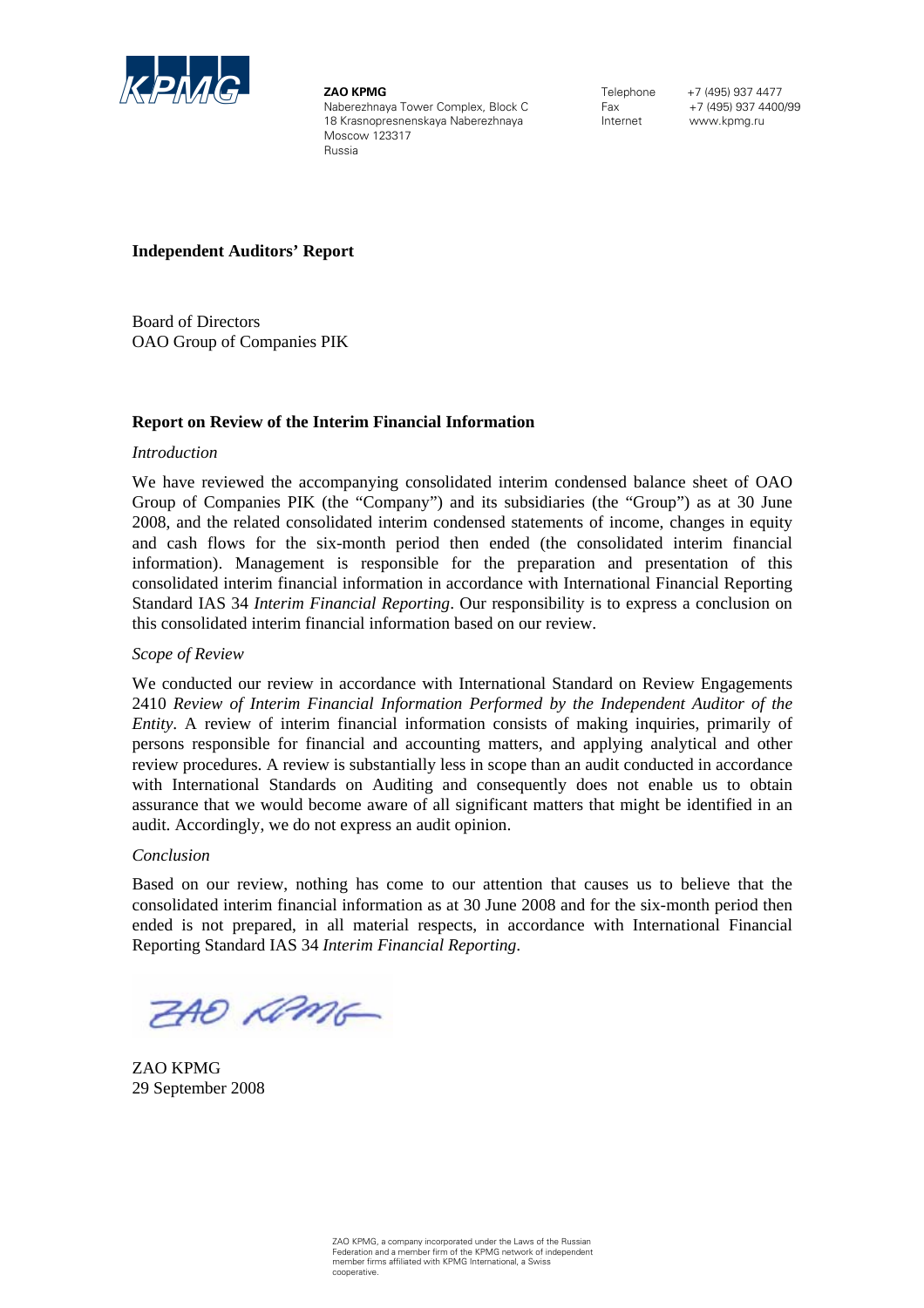**0AO Group of Companies PIK** 

Consolidated Condensed Interim Income Statement for the six-month period ended 30 June 2008

|                                                      |      | Six months ended<br>30 June 2008 | Six months ended<br>30 June 2007 |
|------------------------------------------------------|------|----------------------------------|----------------------------------|
|                                                      |      |                                  | Restated                         |
|                                                      | Note | mln RUR                          | mln RUR                          |
|                                                      | 5    | 20,579                           | 13,704                           |
| Revenue<br>Cost of sales                             |      | (12,918)                         | (9, 548)                         |
| Gross profit                                         |      | 7,661                            | 4,156                            |
| Gain on disposal of development rights               |      |                                  | 363                              |
| Distribution expenses                                |      | (978)                            | (378)                            |
| Administrative expenses                              |      | (2,168)                          | (1, 129)                         |
| Other income and expenses                            |      | (268)                            | (27)                             |
| Finance income                                       |      | 235                              | 475                              |
| Finance expenses                                     |      | (975)                            | (1,057)                          |
| Share of income of equity accounted investees net of |      |                                  |                                  |
| income tax                                           |      | 40                               |                                  |
| Profit before income tax                             |      | 3,547                            | 2,403                            |
| Income tax expense                                   |      | (1, 320)                         | (598)                            |
| Profit for the period                                |      | 2,227                            | 1,805                            |
| Attributable to:                                     |      |                                  |                                  |
| Shareholders of the Company                          |      | 2,302                            | 1,827                            |
| Minority interest                                    |      | (75)                             | (22)                             |
|                                                      |      | 2,227                            | 1,805                            |
|                                                      |      |                                  |                                  |

Basic earnings per share Ordinary shares

**RUR 4.54 RUR 3.9** 

The consolidated condensed interim financial information was approved on 29 September 2008 by:

Kirill V Pisarey

President

Eygeny D.Luneev Wice-President, Economics and Finance

The consolidated condensed interim income statement is to be read in conjunction with the notes to, and forming part of, the consolidated condensed interim financial information set out on pages 8 to 16.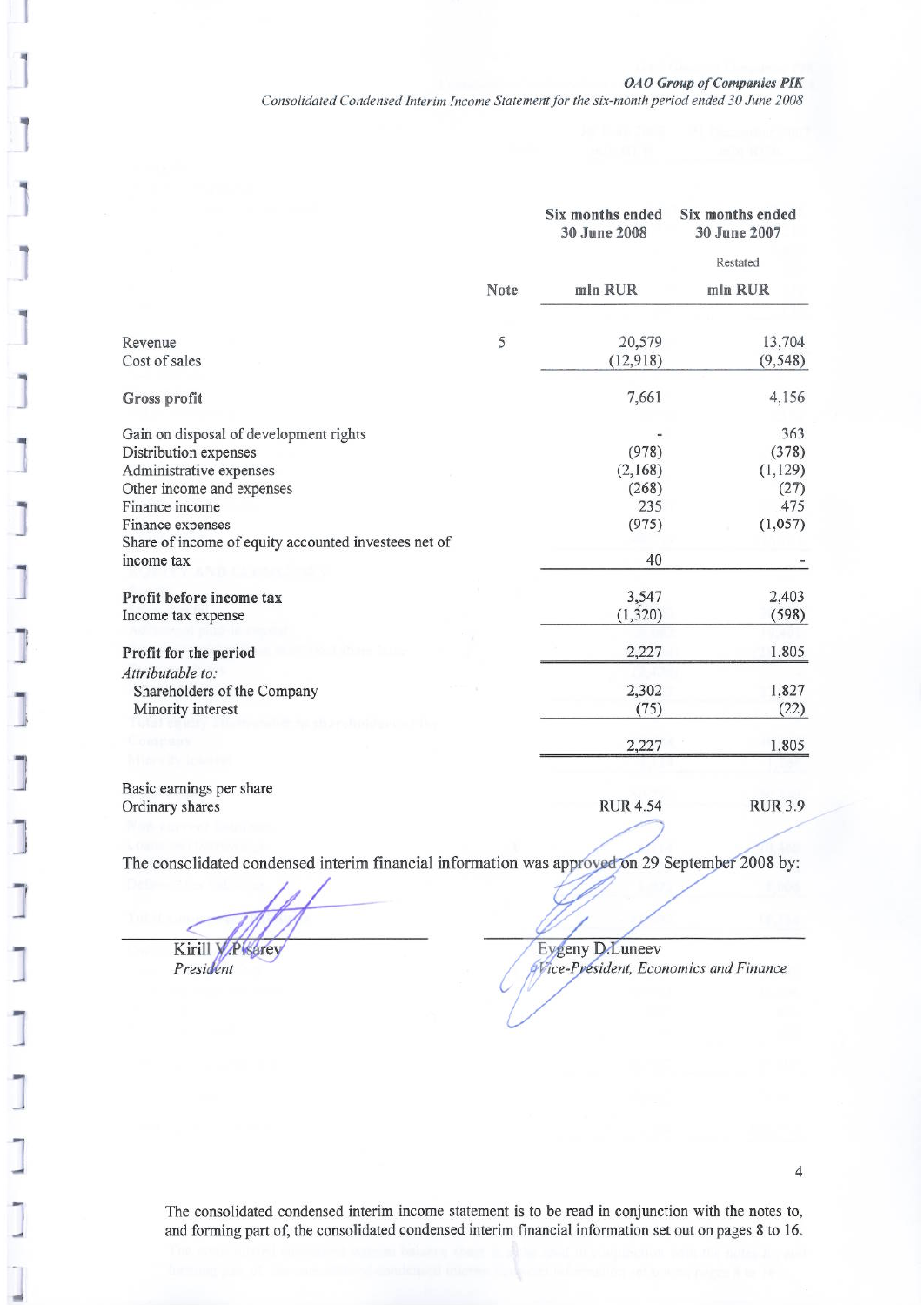#### *OAO Group of Companies PIK Consolidated Condensed Interim Balance Sheet as at 30 June 2008*

|                                                  | Note | <b>30 June 2008</b><br>mln RUR | 31 December 2007<br>mln RUR |
|--------------------------------------------------|------|--------------------------------|-----------------------------|
| <b>ASSETS</b>                                    |      |                                |                             |
| <b>Non-current assets</b>                        |      |                                |                             |
| Property, plant and equipment                    |      | 14,003                         | 12,556                      |
| Intangible assets                                |      | 34,554                         | 21,213                      |
| Investments in equity accounted investees        |      | 3,471                          | 3,419                       |
| Other investments                                |      | 718                            | 295                         |
| Deferred tax assets                              |      | 236                            | 112                         |
| Other non-current assets                         |      | 101                            | 131                         |
| <b>Total non-current assets</b>                  |      | 53,083                         | 37,726                      |
| <b>Current assets</b>                            |      |                                |                             |
| Inventories                                      |      | 63,791                         | 50,272                      |
| Other investments                                |      | 4,725                          | 3,376                       |
| Income tax receivable                            |      | 400                            | 227                         |
| Trade and other receivables                      |      | 18,473                         | 18,096                      |
| Cash and cash equivalents                        |      | 6,252                          | 17,056                      |
| <b>Total current assets</b>                      |      | 93,641                         | 89,027                      |
| <b>Total assets</b>                              |      | 146,724                        | 126,753                     |
| <b>EQUITY AND LIABILITIES</b>                    |      |                                |                             |
| <b>Equity</b>                                    | 3    |                                |                             |
| Share capital                                    |      | 30,843                         | 30,843                      |
| Additional paid-in capital                       |      | 20,082                         | 19,401                      |
| Reserve resulting from additional share issue    |      | (28, 506)                      | (28, 506)                   |
| Treasury shares                                  |      | (2, 428)                       |                             |
| Retained earnings                                |      | 29,637                         | 27,335                      |
| Total equity attributable to shareholders of the |      |                                |                             |
| Company                                          |      | 49,628                         | 49,073                      |
| Minority interest                                |      | 1,114                          | 1,266                       |
| <b>Total equity</b>                              |      | 50,742                         | 50,339                      |
| <b>Non-current liabilities</b>                   |      |                                |                             |
| Loans and borrowings                             | 6    | 6,114                          | 10,460                      |
| Provisions                                       |      | 58                             | 68                          |
| Deferred tax liabilities                         |      | 9,023                          | 8,006                       |
| <b>Total non-current liabilities</b>             |      | 15,195                         | 18,534                      |
| <b>Current liabilities</b>                       |      |                                |                             |
| Loans and borrowings                             | 6    | 31,097                         | 24,180                      |
| Trade and other payables                         |      | 48,658                         | 32,706                      |
| Provisions                                       |      | 987                            | 891                         |
| Income tax payable                               |      | 45                             | 103                         |
| <b>Total current liabilities</b>                 |      | 80,787                         | 57,880                      |
| <b>Total liabilities</b>                         |      | 95,982                         | 76,414                      |
| <b>Total equity and liabilities</b>              |      | 146,724                        | 126,753                     |

The consolidated condensed interim balance sheet is to be read in conjunction with the notes to, and forming part of, the consolidated condensed interim financial information set out on pages 8 to 16.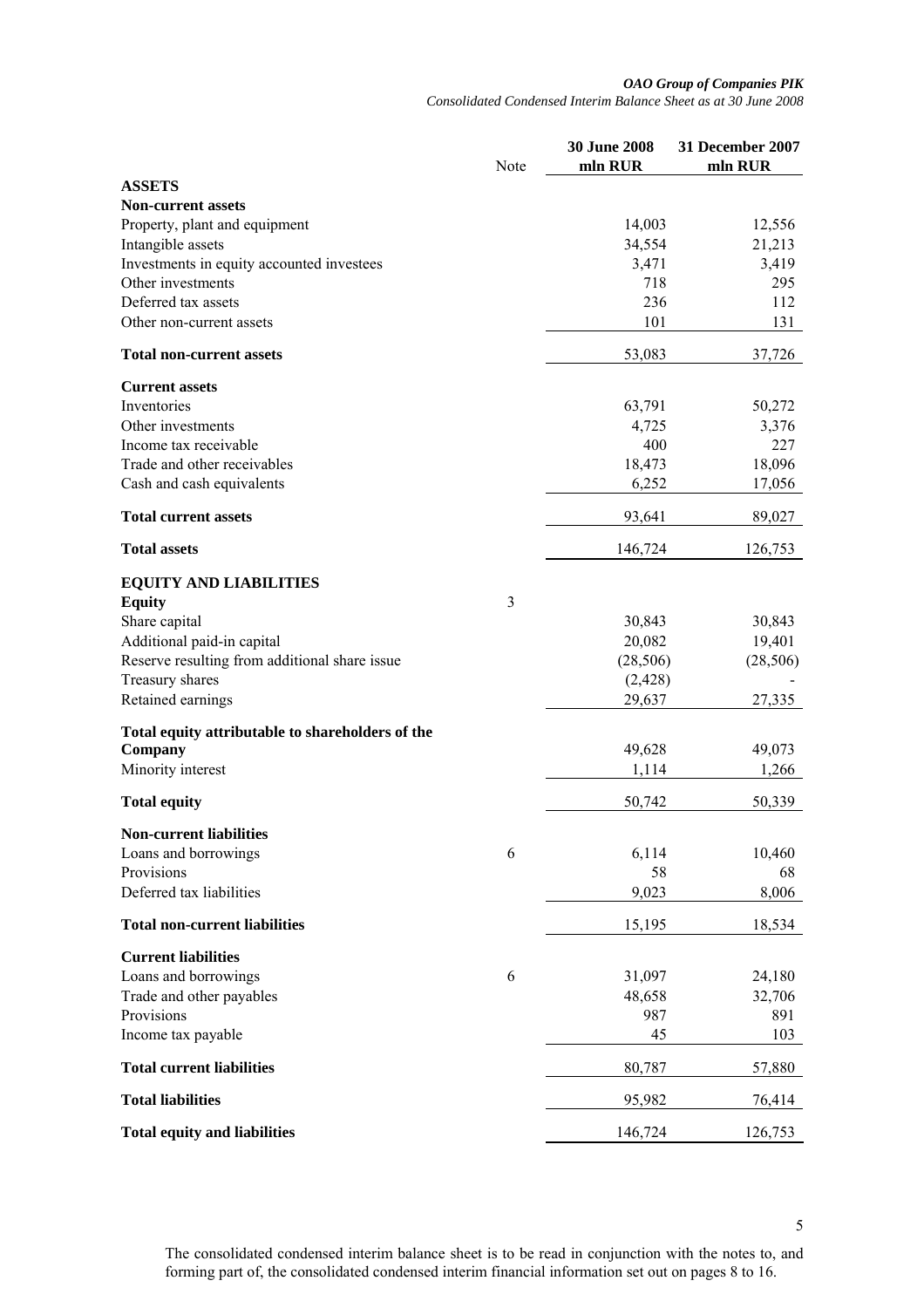|                                                                                   | Six months ended<br><b>30 June 2008</b><br>mln RUR | Six months ended<br>30 June 2007<br>mln RUR |
|-----------------------------------------------------------------------------------|----------------------------------------------------|---------------------------------------------|
| <b>OPERATING ACTIVITIES</b>                                                       |                                                    |                                             |
| Profit for the period                                                             | 2,227                                              | 1,805                                       |
| Adjustments for:<br>Depreciation and amortisation                                 | 549                                                | 343                                         |
| Foreign exchange loss/(gain), net                                                 | 36                                                 | (41)                                        |
| Loss on disposal of property, plant and equipment                                 | 56                                                 | 127                                         |
| Gain on disposal of available-for-sale financial assets                           |                                                    | (221)                                       |
| Impairment loss on goodwill                                                       |                                                    | 28                                          |
| Share of income of equity accounted investees                                     | (40)                                               |                                             |
| Interest expense                                                                  | 901                                                | 1,005                                       |
| Interest income                                                                   | (235)                                              | (213)                                       |
| Income tax expense                                                                | 1,320                                              | 598                                         |
| Operating profit before changes in working capital and                            |                                                    |                                             |
| provisions                                                                        | 4,814                                              | 3,431                                       |
| Increase in inventories                                                           | (13, 288)                                          | (2,614)                                     |
| Increase in trade and other receivables                                           | (1,703)                                            | (3,012)                                     |
| Increase/(decrease) in trade and other payables                                   | 14,009                                             | (1,621)                                     |
| Decreased/(increase) in provisions                                                | (10)                                               | 55                                          |
| Cash flows from/(utilised in) operations before income taxes                      |                                                    |                                             |
| and interest paid                                                                 | 3,822                                              | (3,761)                                     |
| Income taxes paid                                                                 | (561)                                              | (329)                                       |
| Interest paid                                                                     | (1, 374)                                           | (1,150)                                     |
| Cash flows from/(utilised in) operating activities                                | 1,887                                              | (5,240)                                     |
| <b>INVESTING ACTIVITIES</b>                                                       |                                                    |                                             |
| Proceeds from disposal of property, plant and equipment                           | 9                                                  | 11                                          |
| Interest received                                                                 | 175                                                |                                             |
| Acquisition of property, plant and equipment                                      | (2,355)                                            | (1, 137)                                    |
| Acquisition of development rights and other intangible assets                     | (11,631)                                           | (4,135)                                     |
| Acquisition of equity accounted investees                                         | (9)                                                |                                             |
| Acquisition of minority interests                                                 | (193)                                              | (7)                                         |
| Proceeds from sale of minority interests and development rights<br>Loans advanced | 1,047                                              |                                             |
| Repayment of loans advanced                                                       | (920)<br>1,326                                     | (5,681)                                     |
| Loans advanced to individuals                                                     | (1, 540)                                           | 5,318                                       |
| Repayment of loans advanced to individuals                                        | 437                                                |                                             |
| Acquisition of subsidiaries, net of cash acquired (note 4)                        |                                                    | (1,032)                                     |
| Cash flows utilised by investing activities                                       | (13, 654)                                          | (6, 663)                                    |
| <b>FINANCING ACTIVITIES</b>                                                       |                                                    |                                             |
| Proceeds from borrowings                                                          | 18,470                                             | 13,959                                      |
| Repayment of borrowings                                                           | (15,754)                                           | (10, 368)                                   |
| Consideration paid for treasury shares                                            | (2, 428)                                           |                                             |
| Proceeds from share issue                                                         |                                                    | 23,095                                      |
| Transactions with Majority Shareholders                                           | 681                                                |                                             |
| <b>Cash flows from financing activities</b>                                       | 969                                                | 26,686                                      |
| Net (decrease)/increase in cash and cash equivalents                              | (10,798)                                           | 14,783                                      |
| Effect of exchange rate fluctuations on cash and cash                             |                                                    |                                             |
| equivalents                                                                       | (76)                                               |                                             |
| Cash and cash equivalents at beginning of year, net of overdrafts                 | 17,046                                             | 815                                         |
| Cash and cash equivalents at end of period, net of overdrafts                     | 6,172                                              | 15,598                                      |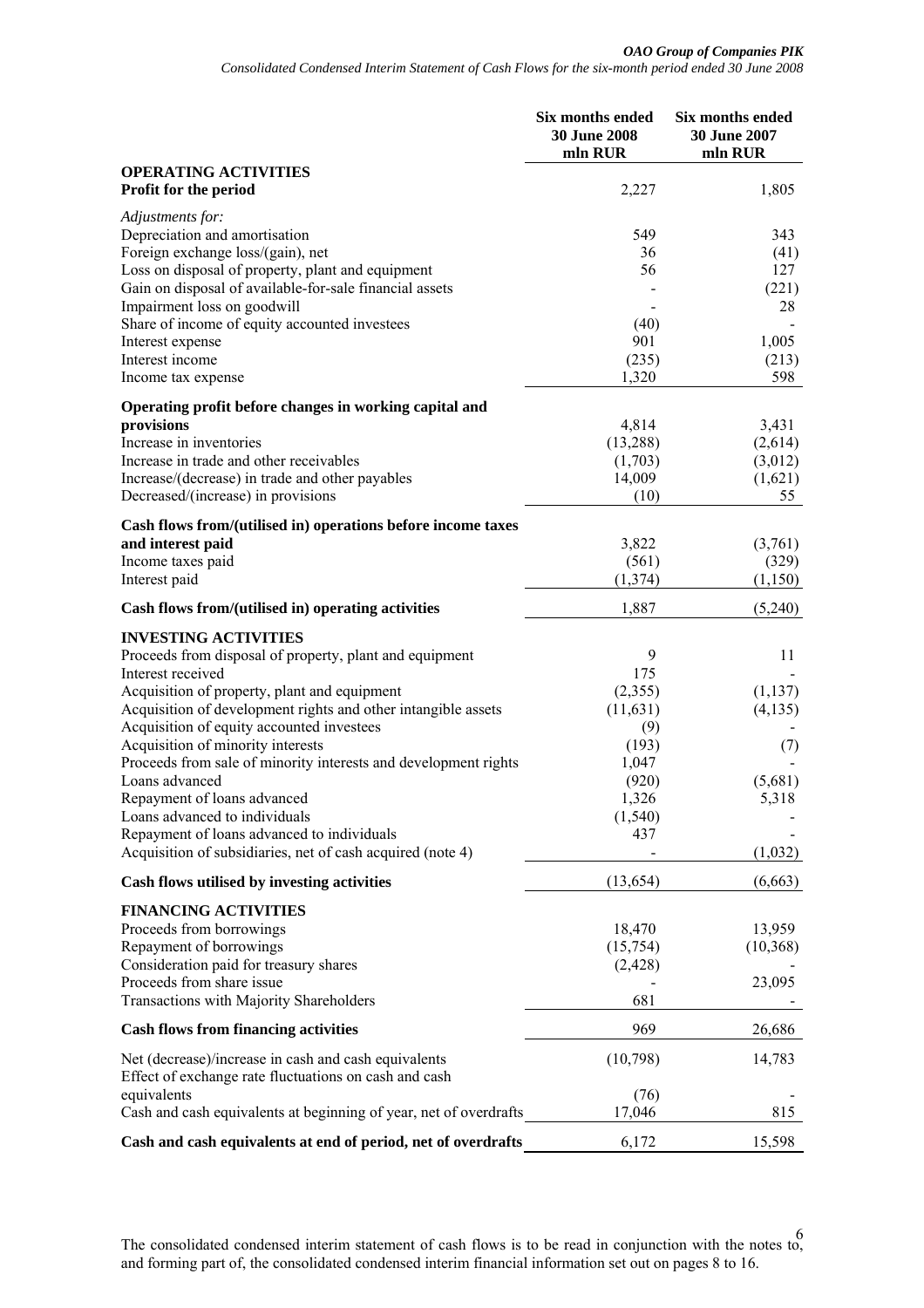### *OAO Group of Companies PIK*

*Consolidated Condensed Interim Statement of Changes in Equity for the six-month period ended 30 June 2008* 

| mln RUR                                                               |                         | <b>Minority</b><br>interest          | <b>Total</b><br>equity                                        |                           |                             |              |                          |          |
|-----------------------------------------------------------------------|-------------------------|--------------------------------------|---------------------------------------------------------------|---------------------------|-----------------------------|--------------|--------------------------|----------|
|                                                                       | <b>Share</b><br>capital | <b>Additional</b><br>paid-in capital | <b>Reserve</b><br>resulting from<br>additional<br>share issue | <b>Treasury</b><br>shares | <b>Retained</b><br>earnings | <b>Total</b> |                          |          |
| <b>Balance at 1 January 2007</b>                                      | 28,530                  | $\overline{\phantom{a}}$             | (28, 506)                                                     |                           | 9,481                       | 9,505        | 425                      | 9,930    |
| Net profit for the period and total<br>recognised income and expenses |                         |                                      | -                                                             |                           | 1,827                       | 1,827        | (22)                     | 1,805    |
| Acquisition of subsidiaries                                           |                         |                                      |                                                               | $\overline{\phantom{a}}$  |                             |              | $\overline{2}$           | 2        |
| Acquisition of minority shares                                        |                         |                                      | $\overline{\phantom{0}}$                                      | $\overline{\phantom{a}}$  |                             |              | (7)                      | (7)      |
| Share issue                                                           | 2,313                   | 20,782                               |                                                               | $\blacksquare$            |                             | 23,095       | $\overline{\phantom{0}}$ | 23,095   |
| <b>Balance at 30 June 2007</b>                                        | 30,843                  | 20,782                               | (28, 506)                                                     | $\blacksquare$            | 11,308                      | 34,427       | 398                      | 34,825   |
| <b>Balance at 1 January 2008</b>                                      | 30,843                  | 19,401                               | (28, 506)                                                     |                           | 27,335                      | 49,073       | 1,266                    | 50,339   |
| Net profit for the period and total<br>recognised income and expenses |                         | $\blacksquare$                       | $\overline{\phantom{0}}$                                      | $\overline{\phantom{a}}$  | 2,302                       | 2,302        | (75)                     | 2,227    |
| Acquisition of minority shares                                        |                         |                                      |                                                               |                           |                             |              | (77)                     | (77)     |
| Contribution made by Majority<br>Shareholders                         |                         | 681                                  |                                                               |                           |                             | 681          |                          | 681      |
| Acquisition of treasury shares                                        |                         |                                      | $\overline{a}$                                                | (2, 428)                  |                             | (2, 428)     |                          | (2, 428) |
| <b>Balance at 30 June 2008</b>                                        | 30,843                  | 20,082                               | (28, 506)                                                     | (2, 428)                  | 29,637                      | 49,628       | 1,114                    | 50,742   |

The consolidated condensed interim statement of changes in equity is to be read in conjunction with the notes to, and forming part of, the consolidated condensed interim financial information set out on pages 8 to 16.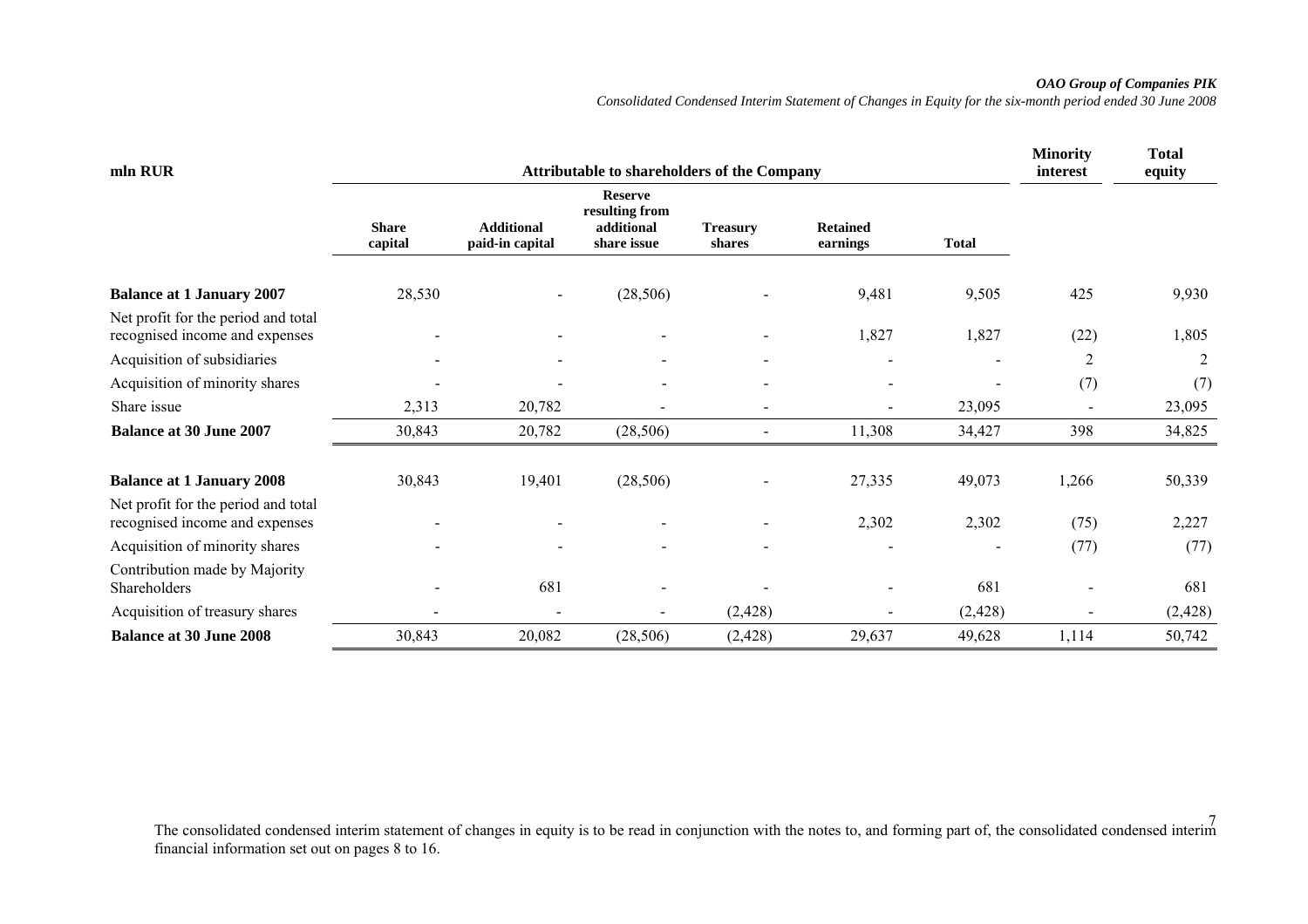# **1 Basis of preparation**

### **(a) Statement of compliance**

This consolidated condensed interim financial information of OAO Group of Companies PIK (the Company) and its subsidiaries (the Group) has been prepared in accordance with IAS 34 *Interim Financial Reporting*. The Company and its subsidiaries are together referred to as the Group.

The consolidated condensed interim financial information does not include all of the information required for full annual financial statements and should be read in conjunction with the Group's consolidated financial statements as at and for the year ended 31 December 2007.

### **(b) Significant accounting policies**

Except as described below, the accounting policies applied by the Group in this consolidated condensed interim financial information are the same as those applied by the Group in its consolidated financial statements as at and for the year ended 31 December 2007.

The number of the Group's projects in which third party construction managers are involved has increased significantly as the Group has expanded into the regions. The Group's construction management resources are limited, and third party managers have been increasingly engaged to manage construction projects outside Moscow. The Group's subsidiaries typically provide substantial construction services to such construction managers.

In prior periods, the Group recognised revenue from construction services provided by the Group's subsidiaries to third party construction managers. In 2008, Management decided to change this accounting policy. Effective 1 January 2008, revenue from such services has been treated as an intercompany transaction and eliminated against related costs. Management believes that such presentation results in the consolidated financial statements providing more relevant information.

This change in accounting policy has been applied retrospectively and resulted in a reduction in revenue from construction services and related costs for the six-month period ended 30 June 2007 of RUR 4,064 million. The change had no effect on equity as at 30 June and 31 December 2007 or gross profit and net profit for the six-month period ended 30 June 2007. The revised presentation resulted in an increase in the gross profit margin percentage from 23% to 31% for the six-month period ended 30 June 2007.

### **(c) Functional and presentation currency**

The national currency of the Russian Federation is the Russian Rouble ("RUR"), which is the Company's functional currency and the currency in which this consolidated condensed interim financial information is presented. All financial information presented in RUR has been rounded to the nearest million.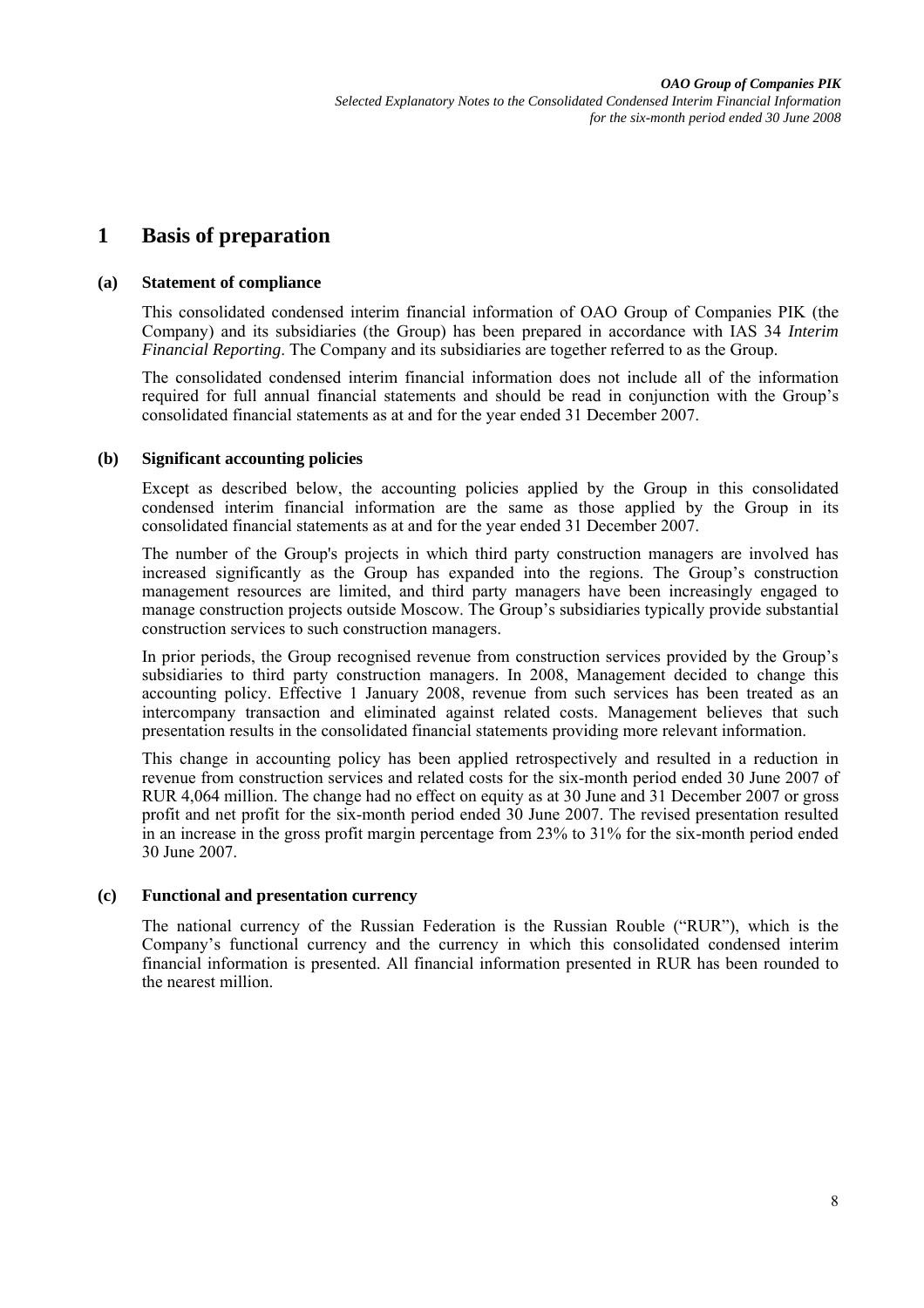*OAO Group of Companies PIK Selected Explanatory Notes to the Consolidated Condensed Interim Financial Information* 

*for the six-month period ended 30 June 2008* 

#### **2Condensed segment information**

### **(a) Business segments**

|                                 | Sales of real estate property              |                                     | <b>Construction</b><br>services            |                                            | <b>Sales of construction</b><br>materials and other<br>activities<br><b>Eliminations</b> |                                     |                                     |                                     |                                            |                                     | <b>Consolidated</b> |  |
|---------------------------------|--------------------------------------------|-------------------------------------|--------------------------------------------|--------------------------------------------|------------------------------------------------------------------------------------------|-------------------------------------|-------------------------------------|-------------------------------------|--------------------------------------------|-------------------------------------|---------------------|--|
| mln RUR                         | Six months<br>ended<br><b>30 June 2008</b> | Six months<br>ended<br>30 June 2007 | Six months<br>ended<br><b>30 June 2008</b> | Six months<br>ended<br><b>30 June 2007</b> | Six months<br>ended<br><b>30 June 2008</b>                                               | Six months<br>ended<br>30 June 2007 | Six months<br>ended<br>30 June 2008 | Six months<br>ended<br>30 June 2007 | Six months<br>ended<br><b>30 June 2008</b> | Six months<br>ended<br>30 June 2007 |                     |  |
|                                 |                                            |                                     |                                            |                                            |                                                                                          |                                     |                                     |                                     |                                            |                                     |                     |  |
| Revenue from external customers | 16,362                                     | 10,384                              | 2,404                                      | 1,770                                      | 1,813                                                                                    | 1,550                               |                                     |                                     | 20,579                                     | 13,704                              |                     |  |
| Inter-segment revenue           |                                            | 52                                  | 7,786                                      | 5,401                                      | 3,116                                                                                    | 885                                 | (10,902)                            | (6,338)                             |                                            |                                     |                     |  |
| Segment revenues                | 16,362                                     | 10,436                              | 10,190                                     | 7,171                                      | 4,929                                                                                    | 2,435                               | (10, 902)                           | (6,338)                             | 20,579                                     | 13,704                              |                     |  |
| Head – office expenses          |                                            |                                     |                                            |                                            | $\overline{\phantom{a}}$                                                                 |                                     |                                     | $\overline{\phantom{a}}$            | (122)                                      | (81)                                |                     |  |
| Segment result                  | 4,745                                      | 2,916                               | (399)                                      | 93                                         | 63                                                                                       | 55                                  |                                     |                                     | 4,409                                      | 3,064                               |                     |  |
| Financial income                |                                            |                                     |                                            |                                            |                                                                                          |                                     |                                     |                                     | 235                                        | 475                                 |                     |  |
| Financial expenses              |                                            |                                     |                                            |                                            |                                                                                          |                                     |                                     |                                     | (975)                                      | (1,057)                             |                     |  |
| Profit before income tax        |                                            |                                     |                                            |                                            |                                                                                          |                                     |                                     |                                     | 3,547                                      | 2,403                               |                     |  |

|                                              | 30 June<br>2008 | 31<br><b>December</b><br>2007 | <b>30 June 2008</b> | 31<br><b>December</b><br>2007 | 30 June<br>2008 | 31<br><b>December</b><br>2007 | <b>30 June 2008</b>      | 31 December<br>2007 | <b>30 June 2008</b> | 31 December<br>2007 |
|----------------------------------------------|-----------------|-------------------------------|---------------------|-------------------------------|-----------------|-------------------------------|--------------------------|---------------------|---------------------|---------------------|
| Segment assets                               | 137,616         | 118,177                       | 63,450              | 50,880                        | 16,654          | 13,279                        | (75, 103)                | (59, 341)           | 142,617             | 122,995             |
| Investments in equity accounted<br>investees | 3,470           | 3,419                         |                     | $\overline{\phantom{a}}$      |                 |                               | $\overline{\phantom{a}}$ |                     | 3,471               | 3,419               |
| Deferred tax assets                          | $\sim$          |                               | ۰                   | $\overline{\phantom{0}}$      |                 |                               |                          | -                   | 236                 | 112                 |
| Income tax receivable                        |                 |                               |                     | $\overline{\phantom{a}}$      |                 |                               | -                        |                     | 400                 | 227                 |
| Total assets                                 |                 |                               |                     |                               |                 |                               |                          |                     | 146,724             | 126,753             |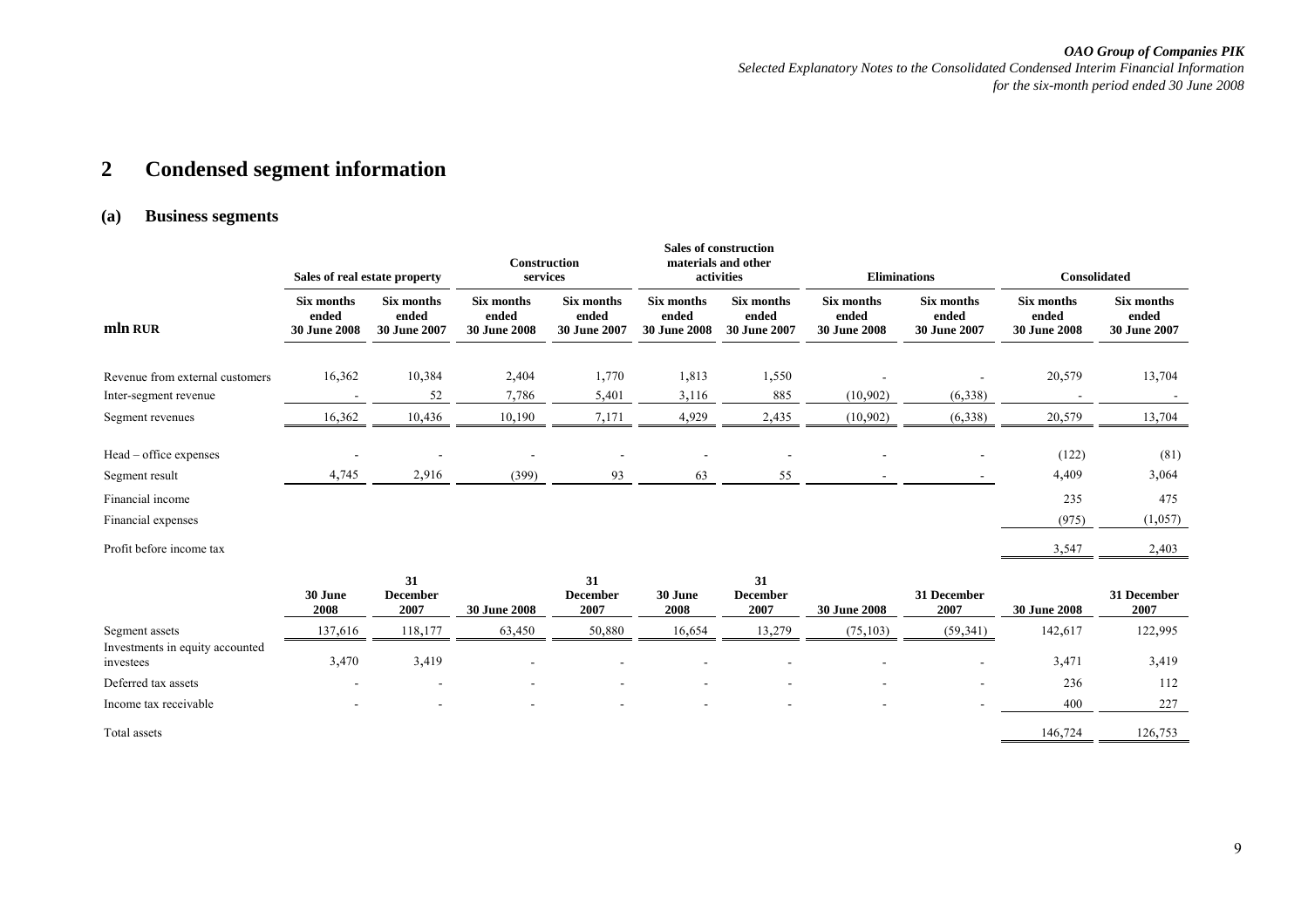#### *OAO Group of Companies PIK*

*Selected Explanatory Notes to the Consolidated Condensed Interim Financial Information for the six-month period ended 30 June 2008* 

### **(b) Geographical segments**

|                                    | <b>Moscow and Moscow</b>           |                        |                        |                        |                        |                        |
|------------------------------------|------------------------------------|------------------------|------------------------|------------------------|------------------------|------------------------|
|                                    | <b>Region</b>                      |                        | <b>Other Regions</b>   |                        | <b>Consolidated</b>    |                        |
|                                    | 6 months<br>to 30 June             | 6 months<br>to 30 June | 6 months<br>to 30 June | 6 months<br>to 30 June | 6 months<br>to 30 June | 6 months<br>to 30 June |
| <b>MIn RUR</b>                     | 2008                               | 2007                   | 2008                   | 2007                   | 2008                   | 2007                   |
| Revenue from<br>external customers | 18,991                             | 12,613                 | 1,588                  | 1,091                  | 20,579                 | 13,704                 |
|                                    | <b>Moscow and Moscow</b><br>Region |                        | <b>Other Regions</b>   |                        | <b>Consolidated</b>    |                        |
| <b>MIn RUR</b>                     | 30 June<br>2008                    | 30 June<br>2007        | 30 June<br>2008        | 30 June<br>2007        | 30 June<br>2008        | 30 June<br>2007        |
| Segment assets                     | 116,640                            | 101,814                | 25,977                 | 21,181                 | 142,617                | 122,995                |

# **3 Equity**

### **(a) Treasury shares**

In January 2008 the Group acquired 3,290,000 ordinary shares of the Company for a total consideration of RUR 2,428 million (or RUR 738 per share). The Group plans to use these shares for share-based compensation arrangements with top management. As at 30 June 2008 no share-based compensation arrangement have been formally approved or agreed.

### **(b) Additional paid-in capital**

During 2007 the Group acquired legal ownership over the shares in certain subsidiaries of the Group for a total consideration of RUR 704 million from a related party. Those subsidiaries have been included in the Group's consolidated financial statements in prior periods as the previous legal owners held the respective interests on behalf of the Group; therefore, the consideration payable under the sale and purchase agreement was recognised as a decrease in additional paid-in capital in 2007. On 31 December 2007 the outstanding amount payable to the related party in respect of this transaction amounted to RUR 353 million.

In April 2008 the Group received contributions from the Majority Shareholders in the amount of RUR 681 million compensating the Group for the costs incurred in 2007. The contribution was recognised as an increase in additional paid-in capital during the six-month ended 30 June 2008.

# **4 Acquisition of new subsidiaries and minority shares**

### **(a) Acquisitions of subsidiaries**

In April 2007 the Group acquired 100% of the shares in OOO Foton GBI and OOO Foton ABZ for RUR 1,037 million settled in cash. The main activity of the acquired subsidiaries is production of concrete mix and reinforced concrete products at the production facilities located in Kaluga region. The acquisition of the subsidiaries resulted in goodwill amounting to RUR 329 million. The goodwill arose on the acquisition mainly because of limited supply of production facilities to manufacture concrete products in the regions.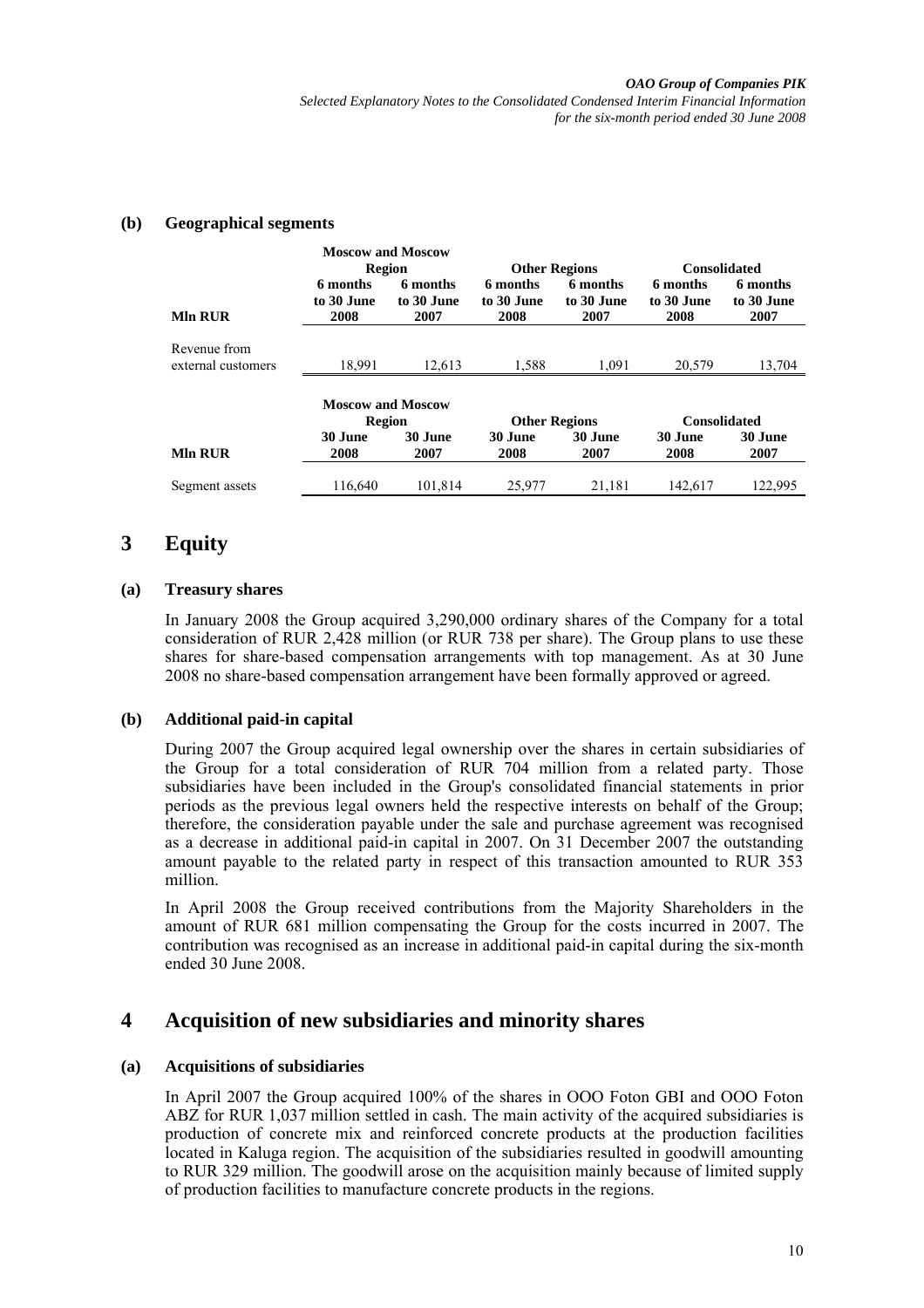In May 2007 the Group obtained control over ОАО Khromtsovsky Karier, a sand pit, by acquiring further 25% interest for RUR 32 million. This acquisition increased the Group's interest in the associate from 48% to 73%.

### **(b) Effect of acquisitions**

The acquisitions of the subsidiaries had the following effect on the Group's assets and liabilities at the dates of acquisitions:

|                               | Six months ended<br><b>30 June 2007</b> |
|-------------------------------|-----------------------------------------|
|                               | mln RUR                                 |
| Property, plant and equipment | 1,293                                   |
| Investments                   | 6                                       |
| Inventories                   | 106                                     |
| Trade and other receivables   | 116                                     |
| Cash and cash equivalents     | 37                                      |
| Deferred tax liability        | (213)                                   |
| Loans and borrowings          | (41)                                    |
| Trade and other payables      | (563)                                   |
| Net identifiable assets       | 741                                     |
| Minority interest             | (1)                                     |
| Goodwill on acquisition       | 329                                     |
| <b>Consideration paid</b>     | 1,069                                   |
| Cash acquired                 | (37)                                    |
| Net cash outflow              | 1,032                                   |

### **(c) Acquisition of minority interest**

In September 2007 the Group acquired 50% plus 1 share in Sturm Properties Limited for a consideration of RUR 1,347 million settled in cash. The purchase agreement provided for an option to acquire an additional 25% interest in the Storm Properties Group for a market price at the date of the transaction. In February 2008 the Group partially exercised the option by acquiring additional 4.33% interest in the subsidiary for a consideration of RUR 189 million. The acquisition of the minority share resulted in additional goodwill amounting to RUR 112 million.

# **5 Revenue**

During the six-month period ended 30 June 2008 the Group completed 26 buildings with a saleable area of 283 thousand square meters (six-month period ended 30 June 2007: 13 buildings with a saleable area of 261 thousand square meters). Of the buildings completed during the six-month period ended 30 June 2008, the Group sold 198 thousand square meters (six-month period ended 30 June 2007: 154 thousand). In addition, approximately 67 thousand square meters were sold during the six-month period ended 30 June 2008 in buildings completed in earlier periods (six-month period ended 30 June 2007: 52 thousand).

Construction services in the amount of RUR 2,404 million (six-month period ended 30 June 2007: RUR 1,770 million) were provided to developers of buildings where the Group participates as a co-investor.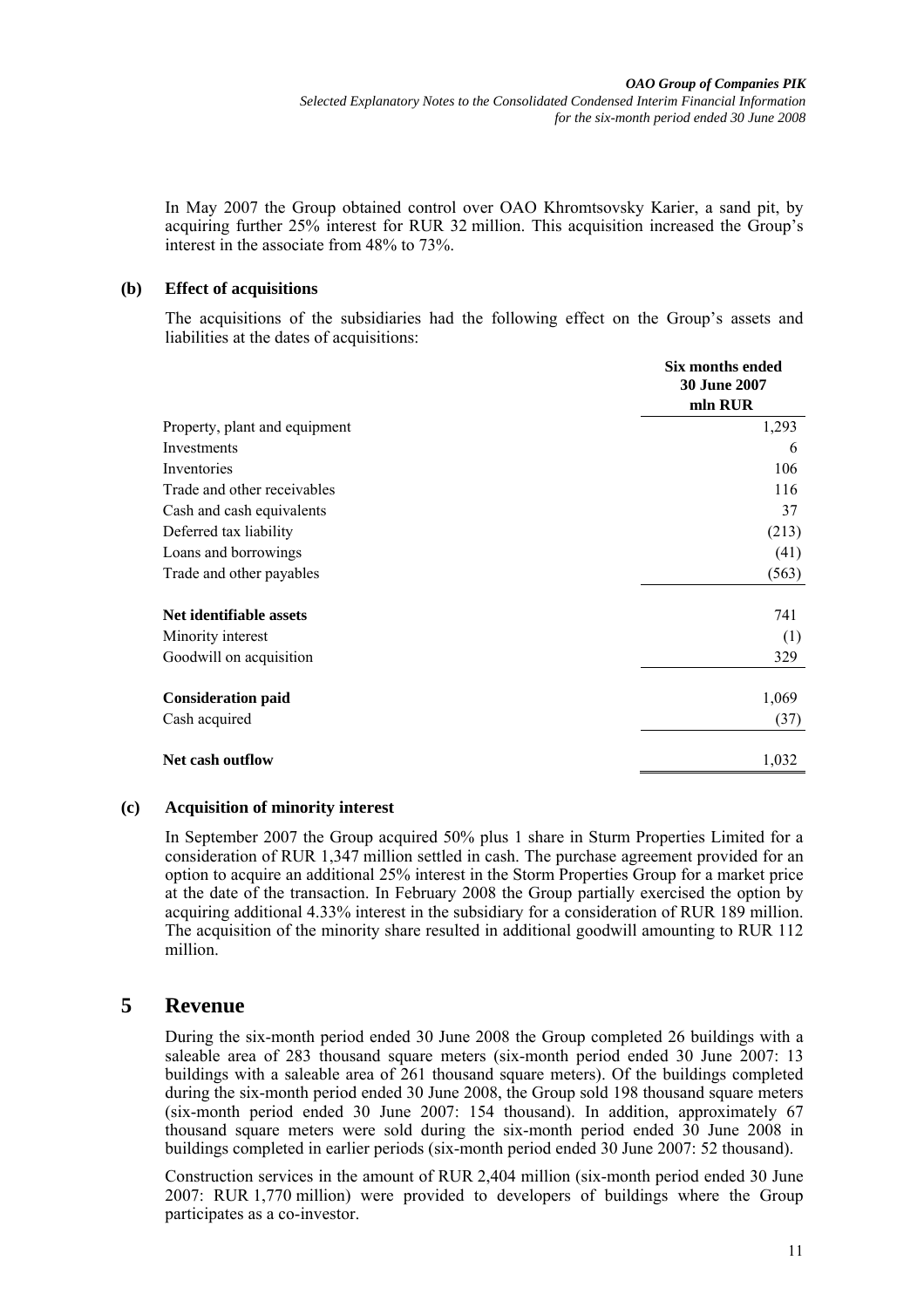| 6 |  |  | <b>Loans and borrowings</b> |
|---|--|--|-----------------------------|
|---|--|--|-----------------------------|

| mln RUR                                     | <b>Total</b> | Under 1 year | $1 - 5$ years |
|---------------------------------------------|--------------|--------------|---------------|
| <b>Secured bank loans</b>                   |              |              |               |
| RUR - fixed at 8% - 15%                     | 15,028       | 9,321        | 5,707         |
| USD - fixed at $5\%$ - $8\%$                | 1,593        | 1,544        | 49            |
| <b>Unsecured bank loans</b>                 |              |              |               |
| RUR - fixed at 8% - 12%                     | 6,093        | 5,918        | 175           |
| USD - fixed at 5.5% - 13%                   | 12,659       | 12,542       | 117           |
| Unsecured loans from third parties          |              |              |               |
| RUR - fixed at $0\%$ - $2\%$                | 466          | 453          | 13            |
| RUR - fixed at 5% - 7%                      | 224          | 224          |               |
| RUR - fixed at 10% - 15%                    | 48           | 48           |               |
| USD - fixed at $2\%$ - 13%                  | 5            | 5            |               |
| <b>Unsecured loans from related parties</b> |              |              |               |
| RUR - fixed at $0\%$ -11%                   | 681          | 681          |               |
| RUR - fixed at 11%                          | 23           |              | 23            |
| Overdrafts in related bank                  |              |              |               |
| RUR - fixed at $15%$                        | 24           | 24           |               |
| <b>Bank overdrafts</b>                      |              |              |               |
| RUR - fixed at 10%                          | 55           | 55           |               |
| $USD$ - fixed at $15\%$                     |              |              |               |
| Interest payable                            | 157          | 157          |               |
| <b>Finance lease liabilities (RUR)</b>      | 154          | 124          | 30            |
| <b>Total</b>                                | 37,211       | 31,097       | 6,114         |

|                                             | 31 December 2007 |              |               |              |  |  |
|---------------------------------------------|------------------|--------------|---------------|--------------|--|--|
| mln RUR                                     | <b>Total</b>     | Under 1 year | $1 - 5$ years | Over 5 years |  |  |
| <b>Secured bank loans</b>                   |                  |              |               |              |  |  |
| RUR - fixed at 8% - 10%                     | 15,578           | 8,189        | 7,389         |              |  |  |
| USD - fixed at $8\%$ - $12\%$               | 1,727            | 549          | 1,178         |              |  |  |
| <b>Unsecured bank loans</b>                 |                  |              |               |              |  |  |
| RUR - fixed at 8% - 10%                     | 10,168           | 8,701        | 1,467         |              |  |  |
| USD - fixed at $5\%$ - $12\%$               | 3,676            | 3,676        |               |              |  |  |
| Bonds, PIK-05                               |                  |              |               |              |  |  |
| $RUR - fixed$ at 10.2% - 13% effective at   |                  |              |               |              |  |  |
| 11.7%                                       | 560              | 560          |               |              |  |  |
| <b>Unsecured loans from third parties</b>   |                  |              |               |              |  |  |
| RUR - fixed at $0\% - 2\%$                  | 483              | 371          | 31            | 81           |  |  |
| RUR - fixed at 5% - 7%                      | 200              |              | 200           |              |  |  |
| RUR - fixed at 10% - 15%                    | 120              | 120          |               |              |  |  |
| $USD$ - fixed at $2\%$                      | 5                | 3            | 2             |              |  |  |
| USD - fixed at $3\%$                        | 1,228            | 1,228        |               |              |  |  |
| $USD$ - fixed at $13\%$                     | 326              | 326          |               |              |  |  |
| <b>Unsecured loans from related parties</b> |                  |              |               |              |  |  |
| RUR - fixed at 0%                           | 169              | 169          |               |              |  |  |
| $RUR - fixed$ at 11%                        | 23               |              | 23            |              |  |  |
| Overdrafts in related bank                  |                  |              |               |              |  |  |
| RUR - fixed at 14%                          | 9                | 9            |               |              |  |  |
| <b>Bank overdrafts</b>                      |                  |              |               |              |  |  |
| RUR - fixed at 9%                           | 1                |              |               |              |  |  |
| Interest payable                            | 158              | 158          |               |              |  |  |
| <b>Finance lease liabilities (RUR)</b>      | 209              | 120          | 89            |              |  |  |
|                                             | 34.640           | 24,180       | 10,379        | 81           |  |  |

At 30 June 2008 the bank loans are secured with the following assets:

- property, plant and equipment with a carrying value of RUR 672 million (2007: RUR 643 million);
- inventory with a carrying value of RUR 8,150 million (2007: RUR 8,149 million);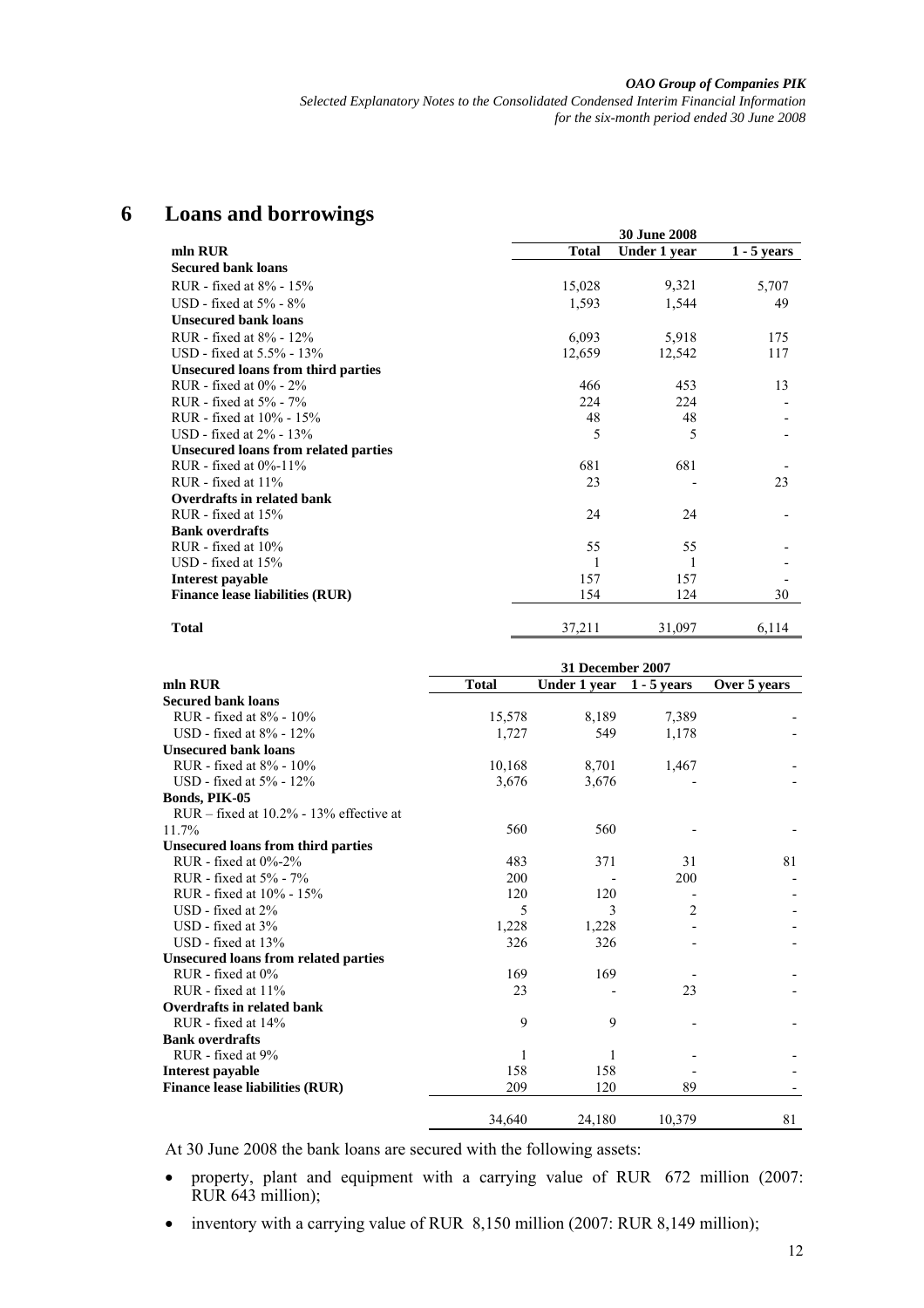• 1,747,081 shares of OAO DSK-3 (81% of the total shares in the capital), 51,950,334 shares of OAO DSK-2 (98 % of the total shares in the capital), 100% stakeholding in OOO NSS, 100% stakeholding in OOO Stroyinvest, 100% stakeholding in OOO Status Land, 1,454,600 shares of OAO Kuskovskiy himzavod (92% of the total shares in the capital), 100 shares of ZAO Monetchik (100% of the total shares in the capital), 50,000 shares of Avtorita Holdings Ltd (100% of the total shares in the capital).

At 30 June 2008 the balance of interest payable was RUR 157 million (31 December 2007: RUR 158 million).

During the six-month period ended 30 June 2008 RUR 901 million was recognised as interest expense (six-month period ended 30 June 2007: RUR 1,005 million) and RUR 279 million (six-month period ended 2007: RUR 43 million) was capitalised as part of work in progress.

# **7 Seasonality of operations**

Due to the seasonal nature of the Group's operations, higher revenues in the construction industry are usually expected in the second half of each year when construction works are completed and formally accepted by state commissions.

# **8 Contingencies**

The contingencies of the Group did not change significantly from the contingencies reported in the consolidated financial statements as at and for the year ended 31 December 2007.

In addition, during the six-month period ended 30 June 2008, the Group undertook a restructuring involving an equity accounted investee at a price for tax purposes only which management believed was fair value consistent with applicable tax law. However, based on the uncertainty of the transfer pricing rules, the tax authorities could take a different position and attempt to assess additional tax and interest. The potential amount of such assessment cannot be reasonably estimated based on the uncertainty of transfer pricing rules, but could be significant.

# **9 Capital commitments**

## **(a) Commitments under co-investment and construction services contracts**

The Group has entered into a number of co-investment contracts, where payments have not been made in full, and contracts to provide construction services. As at 30 June 2008 commitments under these contracts amounted to approximately RUR 335,152 million (31 December 2007: RUR 221,570 million).

## **(b) Commitments to complete construction**

At 30 June 2008 the Group had contractual commitments with municipal authorities to complete the construction of residential buildings where the apartments had been sold to customers by a predecessor construction company, which due to insolvency has not completed the construction. As at 30 June 2008 costs to complete such constructions were estimated to be approximately RUR 1,252 million and will become a part of construction work in progress intended for sale (31 December 2007: RUR 967 million).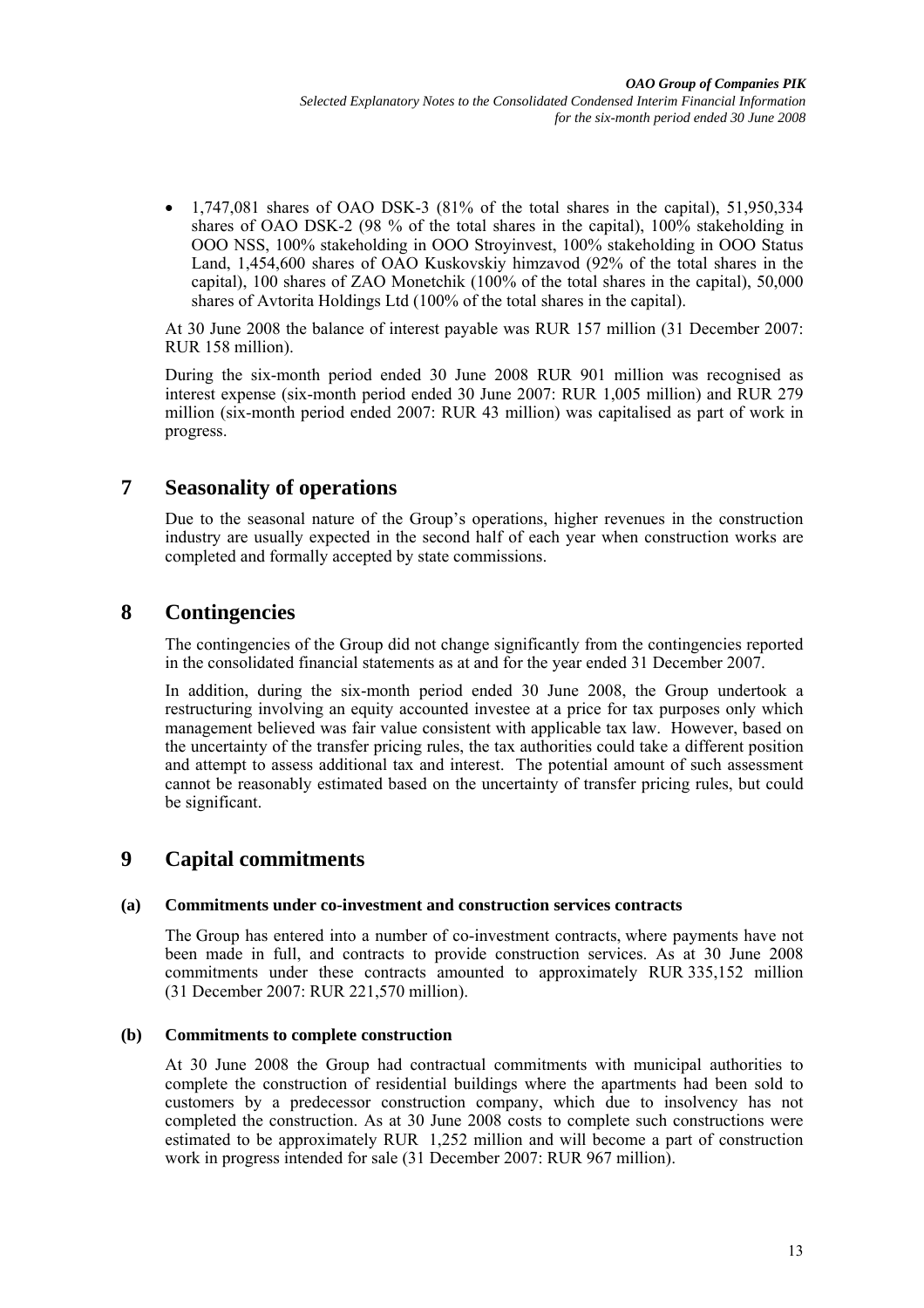# **10 Financial guarantees**

As at 30 June 2008 and 31 December 2007 there were no significant financial guarantees provided by the Group to entities outside the Group.

In December 2006, the Group provided a guarantee to a third party in relation to the loan of RUR 1,315 million granted by that third party to Bank ZhilFinans, the Group's related party. The loan bears variable interest rate of 8%-11% p.a. and matures in December 2008; however, the loan can become payable earlier if certain circumstances occur. The guarantee was granted at nil consideration.

# **11 Related party transactions**

### **(a) Control relationships**

The Company is ultimately controlled by two individuals, Kirill V. Pisarev and Yury V. Zhukov (the "Majority Shareholders"), who both have equal power to direct the operations of the Group at their own discretion and for their own benefit. They also have interests in a number of other businesses outside of the Group.

IBG Development Group Incorporated and FMC Realtors Holding Incorporated, both registered in the British Virgin Islands, represent the two Majority Shareholders and own approximately 41% and 42% of the Company's issued share capital, respectively.

### **(b) Transactions with management and close family members**

Key management and their close family members control 83% of the voting shares of the Company.

### *(i) Management remuneration*

Key management received the following remuneration during the year, which is included in personnel costs:

|                                                             | Six months ended Six months ended<br><b>30 June 2008</b><br>mln RUR | <b>30 June 2007</b><br>mln RUR |
|-------------------------------------------------------------|---------------------------------------------------------------------|--------------------------------|
| Salaries and bonuses<br>Contributions to State pension fund | 137                                                                 | 79                             |
|                                                             | 140                                                                 |                                |

### *(ii) Other transactions*

As at 30 June 2008 an interest-bearing loan to an executive director amounting to RUR 15 million (2007: RUR 15 million) was included in other investments.

In 2007 the Group entered into an agreement with a related party for construction of office premises. As at 30 June 2008 an advance paid to the related party of RUR 89 million is included in the closing balance of property, plant and equipment.

### **(c) Transactions with other related parties**

The Group's other related party transactions, which are with entities controlled by the Majority Shareholders, are disclosed below.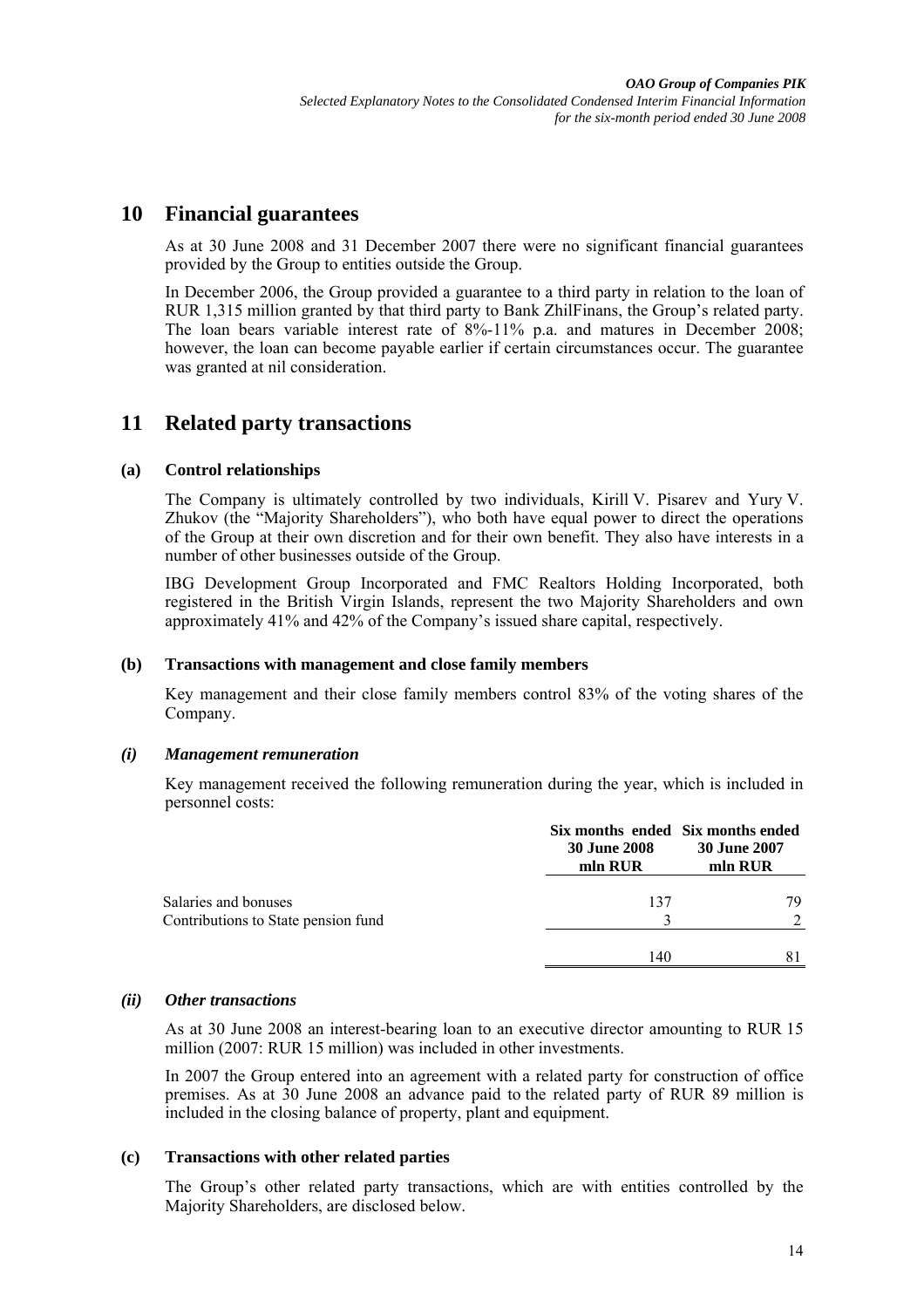### *(i) Loans receivable from related parties*

During the six-month period ended 30 June 2008 the Group issued an interest-bearing loan (8% per annum) to a related party amounting to RUR 656 million. The loan matures in December 2008

At 30 June 2008 the Group had an outstanding interest-bearing loan (11% per annum) receivable from a related party amounting to RUR 1,082 million (2007: RUR 1,180 million). The loan matures in December 2008.

At 30 June 2008 the Group had an outstanding interest-bearing loan (7% per annum) receivable from a related party amounting to RUR 99 million (2007: RUR 99 million). The loan matures in 2010-2011.

At 30 June 2008 the Group had an outstanding interest-bearing loan (0% per annum) receivable from a related party amounting to RUR 63 million (2007: RUR 63 million). The loan matures in 2011.

In 2006 the Group acquired the rights of the claim under a loan issued by a third party to Group's equity accounted investee. At 30 June 2008 the amount of RUR 35 million is receivable from related party.

During the six-month period ended 30 June 2008 the Group acquired promissory notes issued by a related party company with a total amount of RUR 484 million.

The above loans and investments are included in other investments

#### *(ii) Loans payable to related parties*

The outstanding loans payable to related parties controlled by the shareholders of the Group at 30 June 2008 and 2007 are disclosed in note 6.

#### *(iii) Accounts receivable from related parties*

During 2007 the Group sold its shares in Bank Zhilfinans to a related party, the outstanding balance of accounts receivable from this operation at 30 June 2008 amounted to RUR 464 million (2007: RUR 464 million).

#### *(iv) Accounts payable to related parties*

During the six-month period ended 30 June 2008, the Group participated as a contractor in construction contracts with related parties and the outstanding balance of accounts payable from this operation at 30 June 2008 amounted to RUR 2,018 million (2007: RUR 1,510 million). During the six-month period ended 30 June 2008, the Group purchased construction services through a related party and capitalised the costs in inventories in the amount of RUR 577 million.

### *(v) Transactions with Bank ZhilFinance*

A summary of transactions and balances of settlements with Bank ZhilFinance, is as follows: